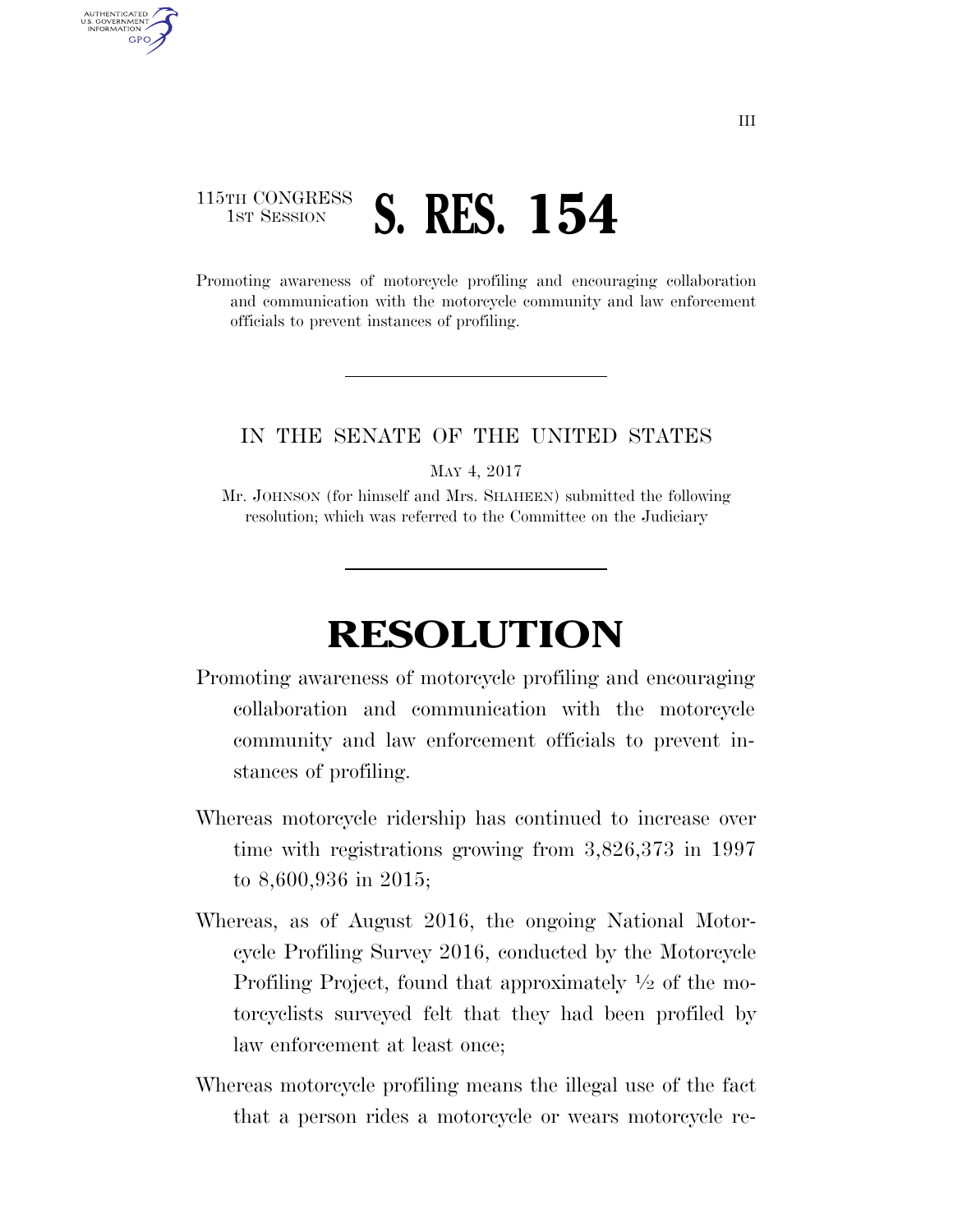lated apparel as a factor in deciding to stop and question, take enforcement action, arrest, or search a person or vehicle with or without legal basis under the Constitution of the United States;

- Whereas complaints surrounding motorcycle profiling have been cited in all 50 States;
- Whereas nationwide protests to raise awareness and combat motorcycle profiling have been held in multiple States;
- Whereas in 2011, Washington signed into law legislation stating that the criminal justice training commission shall ensure that issues related to motorcycle profiling are addressed in basic law enforcement training and offered to in-service law enforcement officers in conjunction with existing training regarding profiling;
- Whereas reported incidents of motorcycle profiling have dropped approximately 90 percent in the State of Washington since the 2011 legislation was signed into law; and
- Whereas in the spring of 2016, Maryland became the second State to pass a law addressing the issue of motorcycle profiling: Now, therefore, be it
	- 1 *Resolved,* That the Senate—
- 2 (1) promotes increased public awareness on the
- 3 issue of motorcycle profiling;
- 4 (2) encourages collaboration and communica-5 tion with the motorcycle community and law enforce-6 ment to engage in efforts to end motorcycle 7 profiling; and